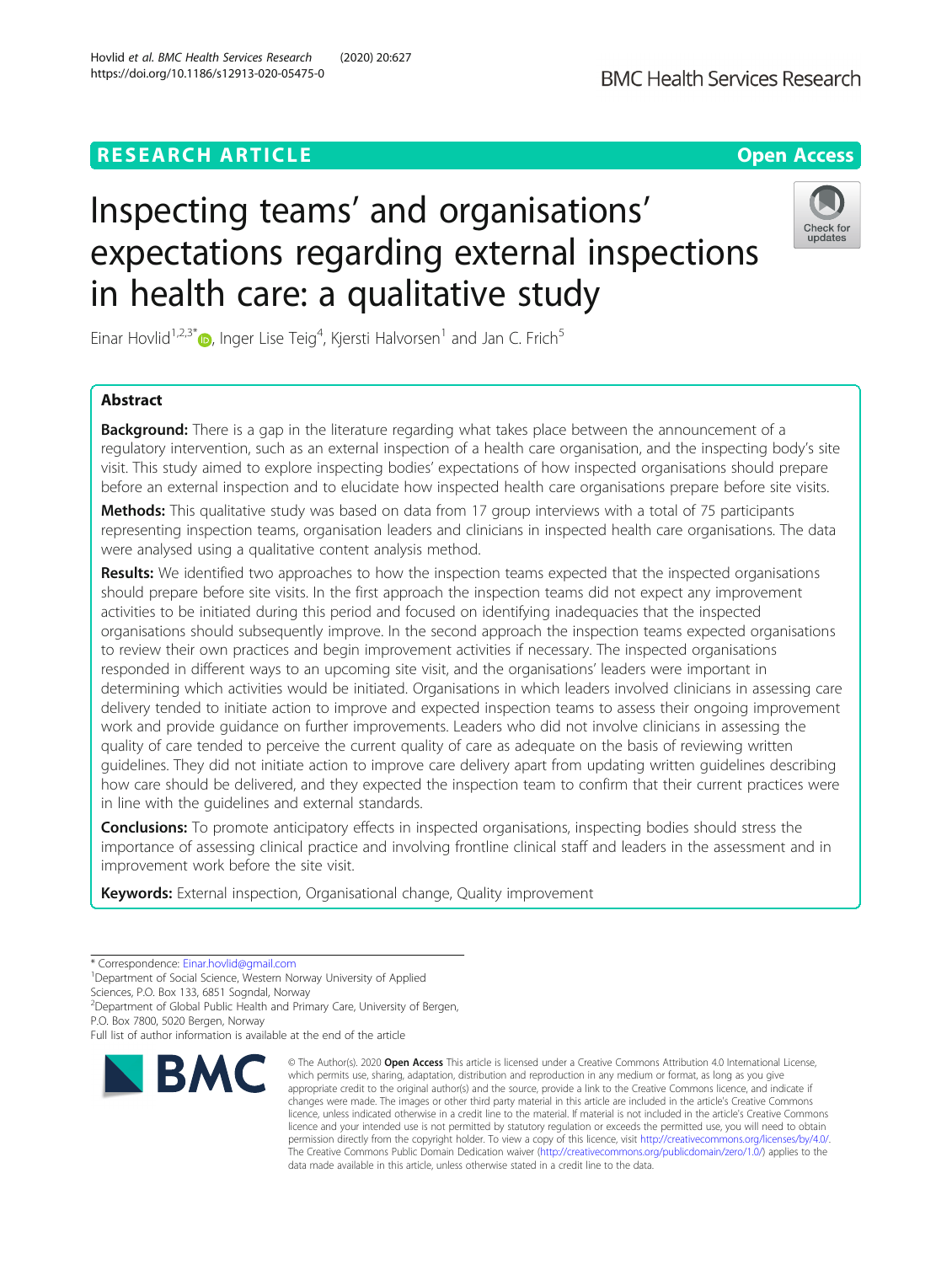## Background

Initiatives to improve quality and safety in health care may be internal or imposed upon service providers through external requirements and regulations. External governance of health care organisations can serve different purposes, such as improving performance, promoting accountability and providing information about performance to a range of stakeholders [\[1,](#page-10-0) [2](#page-10-0)]. The assessment of an organisation's performance using externally defined standards is a widely used component in regulatory systems for health care [\[3](#page-10-0)]. Governance activities of this type have been described as 'external inspections', 'external reviews', 'supervision activities' and 'audits' [\[1](#page-10-0), [4](#page-10-0)]. This article focuses on external inspection, and we use this phrase to indicate an inspection process based on externally defined standards that is initiated and controlled by an organisation external to the one being inspected [\[3](#page-10-0), [5](#page-10-0)].

The evidence on the effects of external inspections on quality of care remains unclear, and mechanisms by which external inspections might affect the quality of care are poorly understood  $[1, 3, 6]$  $[1, 3, 6]$  $[1, 3, 6]$  $[1, 3, 6]$  $[1, 3, 6]$  $[1, 3, 6]$  $[1, 3, 6]$ . There is a need for more knowledge to increase our understanding of why these effects seem to vary, and to facilitate more effective ways of conducting inspections [[1\]](#page-10-0). Recent research on external inspections has outlined eight theoretical regulatory impact mechanisms, one of which is denoted as 'anticipatory' and explained as 'providers responding to and complying with regulators' established expectations before any interaction with the regulators takes place' [[7\]](#page-10-0).

Previous research on external inspections has mainly focused on the actual meetings between inspecting bodies and the organisations being inspected, how inspections were perceived by those being inspected and the subsequent consequences for organisational practice. There is a gap in the literature concerning what takes place in the time between the announcement of a regulatory intervention, such as an external inspection of a health care organisation, and the inspecting body's site visit. A better understanding of the processes that take place before an external inspection may reveal underlying mechanisms for the anticipatory effects of external inspections.

In Norway, the overall responsibility for conducting external inspections of health care services is delegated to the Norwegian Board of Health Supervision (NBHS), a national institution organised under the Ministry of Health and Care Services. The NBHS prioritises thematic areas for inspection based on information about risk and vulnerability. Inspections are then carried out by the 11 county governors in Norway on behalf of the NBHS. Each county governor is responsible for regulatory activities for all providers of health services in his or her geographical region. These regulatory activities can include inspections, handling complaints from patients

regarding deficiencies in care delivery, following up on serious adverse events, and providing supervision and guidance. Thus, the county governors have longstanding and constantly evolving relationships with all health service providers in their areas.

The overall purpose of statutory inspections of health care services is to contribute to improving the quality of health services by ensuring that they are provided in accordance with legislative requirements. The standards used for inspections are grounded in legislation and based on two main pillars: Health care services should be safe and effective and provided in accordance with sound professional standards, and all organisations that provide health care services are required to have an internal governance system to ensure that health care services are provided in accordance with the requirements in the legislation.

The inspections are carried out as system revisions based on the International Organization for Standardization's procedures for system revisions [[8](#page-10-0)]. These procedures have been adapted to the Norwegian context [[9](#page-10-0)]. The inspections consist of four main phases: the development of standards, the announcement of the inspection and collection of relevant documentation and data, the site visit, and reporting and follow-up. For each type of inspection addressing a particular theme, the NBHS develops a detailed written guideline describing how the inspection should be conducted. These guidelines include information about what kind of data should be collected prior to and during the site visit, as well as whom in the inspected organisation should be interviewed. Moreover, the standards used in the inspections are operationalised in relevant audit criteria. These criteria are specific (e.g. 'The provider needs to screen and identify patients who are at risk of being malnourished'). The guidelines also include guidance on how the inspection teams should assess and judge the different audit criteria. Each inspection is conducted a team consisting of two to four inspectors. Each team is headed by a senior inspector, who has extensive training and experience in performing inspections. The teams are made up of members with clinical knowledge of the area being inspected.

County governors announce an inspection about 8 weeks prior to the site visit by means of a standardised letter, which includes a list of documentation requested from the inspected organisation (e.g. relevant written guidelines and procedures or information about the organisational structure, including a description of the distribution of authority and responsibility). Using this information, the inspection team develops an agenda for the onsite visit. During the visit, the inspection team gathers relevant data, which include interviews with leaders and frontline clinical staff, data from the quality management system (e.g. quality indicators, complaints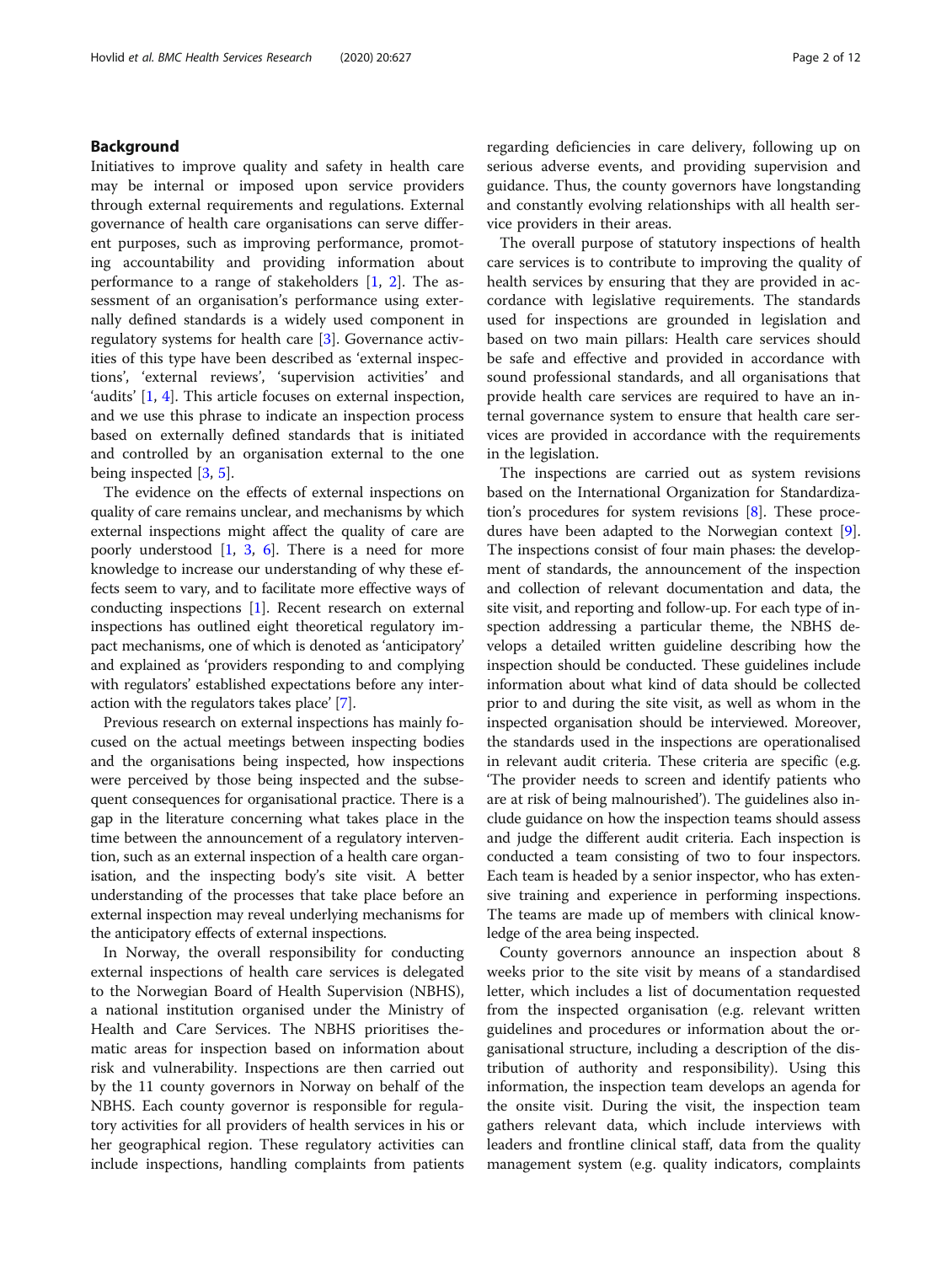from patients and reports from internal audits) and relevant data from patient records. The inspection team uses all the data to review the inspected organisation's performance in relation to the predefined audit criteria. After the site visit, the inspection team writes a report describing the inspected organisation's performance in relation to the audit criteria. Although the audit criteria are specific, the assessment of whether or not the inspected organisation complies with the standards is to some extent a discretionary judgement. If the inspection team concludes that the performance does not comply with one or more of the audit criteria, the inspected organisation will be required to make necessary changes to become compliant. In that case, the organisation has to develop an action plan and verify that the necessary changes have been implemented. All inspection reports are publicly available on the NBHS's website.

## Theoretical framework

To maintain reflexivity in the research process, we present the theories that we used as a frame of reference for our research [[10](#page-10-0)].

A key purpose of external inspections is to contribute to improving the quality of care [[1\]](#page-10-0). We understand quality of care as a property of the health systems that deliver care [\[11](#page-10-0)]. Accordingly, improving the quality of care depends on changing the performance of the health system; this, in turn, implies organisational change, understood as any modification in organisational composition, structure or behaviour [\[12\]](#page-10-0). Organisational change is a complex social process that involves a range of different organisational activities [\[13\]](#page-10-0). If external inspection has the ability to contribute to improving the quality of care, it should impact the activities involved in organisational change.

Organisational readiness for change, which can be defined as the extent to which organisational members are psychologically and behaviourally prepared to implement organisational change [\[12\]](#page-10-0), is considered a critical precursor to an organisation's ability to successfully implement change [\[12,](#page-10-0) [14](#page-10-0), [15](#page-10-0)]. A basic precondition for creating organisational readiness for change is a realisation that there is something that needs to be changed  $[14]$  $[14]$  $[14]$ —a 'significant difference between the current state or practice and a more desirable state' [[15](#page-10-0)]. One rationale for using external inspections is to identify gaps between an organisation's current performance and the expected performance based on the inspection standards [[1\]](#page-10-0).

Change is dependent on the commitment to actually address a performance gap [[16](#page-10-0), [17\]](#page-10-0). According to Weiner [[18](#page-10-0)], the members of the organisation must collectively value change enough to commit to its implementation and believe that it is urgently needed. It is therefore

relevant to explore whether inspections can contribute to creating acceptance of and commitment to change.

The organisational leadership is recognised as an important factor for initiating and facilitating organisational change and improvement [\[14\]](#page-10-0). Leadership can influence successful improvements in health care, and the absence of leadership is related to poor quality [\[19](#page-10-0)]. Leadership development programmes for physicians have been shown to be associated with improved quality outcomes on a system level [\[20\]](#page-10-0). There is a sound basis for claiming that leadership is an important factor in facilitating organisational change [[19](#page-10-0)]. Accordingly, it is necessary to explore to what extent external inspection can contribute to facilitating leader engagement and support for change [[1](#page-10-0)].

## Aim of the study

This study aimed to explore inspecting bodies' expectations regarding how inspected organisations should prepare before an external inspection and to elucidate how inspected health care organisations prepare before site visits.

## Methods

## Design

We used an exploratory case study design that included six planned inspections and collected data through 17 qualitative group interviews with a total of 75 informants.

## **Participants**

We used a combination of sampling strategies as described by Miles and Huberman [\[21\]](#page-10-0). One scheduled inspection represented one case. We used purposive sampling by including inspections from both primary care and specialised care. Moreover, we also used a conveniences sample as we had to recruit participant from inspections that were already planned by the County Governors.

The NBHS provided us with a list of scheduled inspections. We approached different county governors and the organisations they were scheduled to inspect and asked if they were willing to participate in the research project. We gathered information about the organisation, management and staff composition of the inspected organisations, and we invited strategic and operational leaders as well as representatives from all the involved professional groups to participate. The invitation to participate was made via mail and telephone. Participation was based on voluntary consent. We did not receive any information about the individuals who declined to participate.

In total, we included six cases: three from primary health care settings and three from specialised settings. The selected cases involved inspection teams overseen by five different county governors. The inspected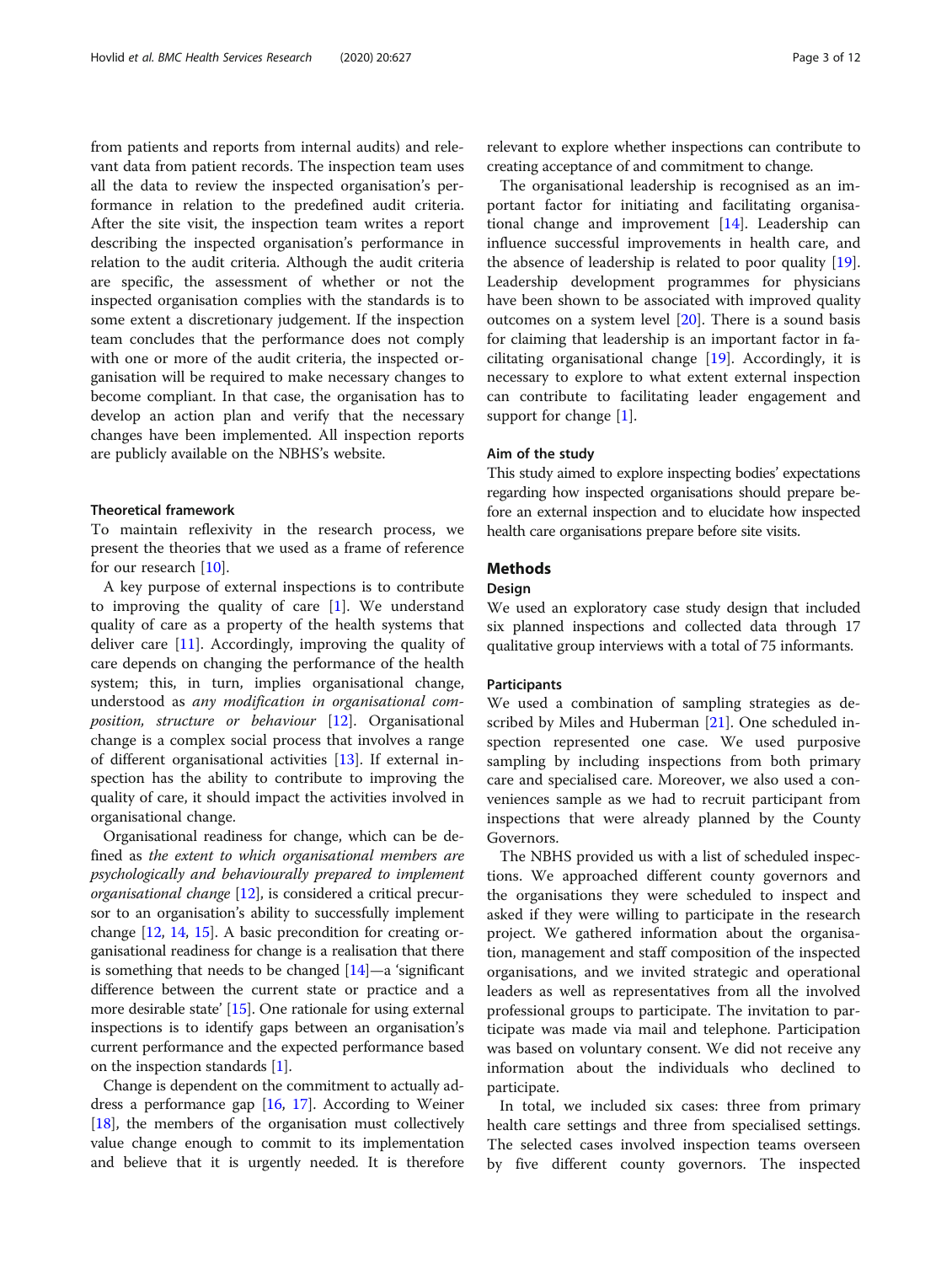services were nutrition for patients in nursing homes, nutrition for patients receiving home care services, the compulsory treatment of somatic disorders in patients with cognitive deficiencies, stroke treatment and two cases of suicide risk assessment in specialised psychiatric care.

## Data collection

We wanted to explore the organisational processes that take place prior to site visits. Such processes are dependent on interactions among individuals and groups, both in the inspected organisations and in the inspection teams  $[22]$  $[22]$  $[22]$ . Group interviews enable interaction between group members during the data collection process, thus resembling the processes we wanted to study. Separate group interviews were conducted for inspection teams and for leaders and frontline clinical staff in the inspected organisations. The characteristics of the included cases are presented in Table [1.](#page-4-0) The interviews were semi-structured and based on a guide ([supplement file\)](#page-10-0). We developed this guide on the basis of previous research on external inspections [\[2](#page-10-0), [23](#page-10-0), [24](#page-10-0)] and our theoretical framework. The interviews lasted approximately 60–75 min and were conducted at the informants' workplaces. EH (male) and KH (female) conducted the interviews together. EH moderated the discussions, and KH observed, took notes and asked additional questions to elaborate and clarify the group participants' statements. Except for the two cases of suicide risk assessment in specialised psychiatric care (Cases 5 and 6; Table [1](#page-4-0)), we conducted three group interviews for each case. For Cases 5 and 6, the inspection team was the same; we therefore conducted one group interview with this team, covering topics relevant to both Case 5 and Case 6, along with separate group interviews with leaders and frontline clinical staff for each case.

## Analysis

All interviews were recorded and transcribed verbatim. The transcripts were not returned to the participants for comment. We conducted a thematic content analysis and used a combination of direct and indirect approaches, as described by Hsieh and Shannon [\[25\]](#page-10-0). Our initial coding scheme was guided by our theoretical framework. In line with this framework we coded whether the inspections affected organisational composition, structure or behaviour. Moreover we coded whether the inspections contributed to create readiness and commitment to change, and how the leaders responded to the announced inspection. Rather than theory testing, we applied a theory-inspired analysis where the participants' statements and reflections were in focus. During the analysis, we added codes that emerged during the analysis. All researchers read and

discussed the transcripts and agreed upon final categories and their content.

First, we analysed and coded each interview separately to identify higher-order themes and systematically reorganised units of meaning according to these themes for each interview. Second, we condensed and summarised the contents of these nexus of meanings across the interviews within each case. Third, we looked for similarities, differences and patterns across the different cases: between inspection teams, leaders and frontline clinical staff and between primary and specialised care. Using an iterative process of coding, reflecting on the codes and then condensing them, we identified common patterns characterising expectations of and preparations for the inspections [[26\]](#page-10-0). Throughout the analysis, the researchers discussed and compared the thematic content. All participating researchers have extensive training and experience in conducting qualitative research.

## Ethical considerations

The study protocol was approved by the Norwegian Centre for Research Data, which reviewed ethical aspects of the study related to collecting and handling the data (voluntary participation based on informed consent, information provided to participants, the anonymity of informants and the presence of appropriate data storage protocols; project number 39234). All interviewees received written information describing the research project before they gave informed written consent to participate.

## Results

We conducted 17 group interviews with a total of 75 informants (30 leaders, 31 clinicians and 14 inspection team members). Table [1](#page-4-0) presents the characteristics of the included cases.

In line with our study aims we identified two types of expectations with corresponding preparatory activities among the inspection teams. Among the inspected organisations, we identified three types of responses and expectations of the inspection teams, and we describe them as three separate themes. In addition to describing these themes, we also analyse the relationship between the three themes and the two types of expectations of the inspection teams.

## Inspection teams' expectations and preparations

All of the inspection teams stressed the dual purpose of the inspections: 1) to assure that the services were organised and delivered in line with the requirements and 2) to improve the quality of the services provided. However, the inspection teams varied in the emphasis they put on these two aims, and their views were reflected in how they expected organisations to prepare before the site visit. These views were conveyed to the inspected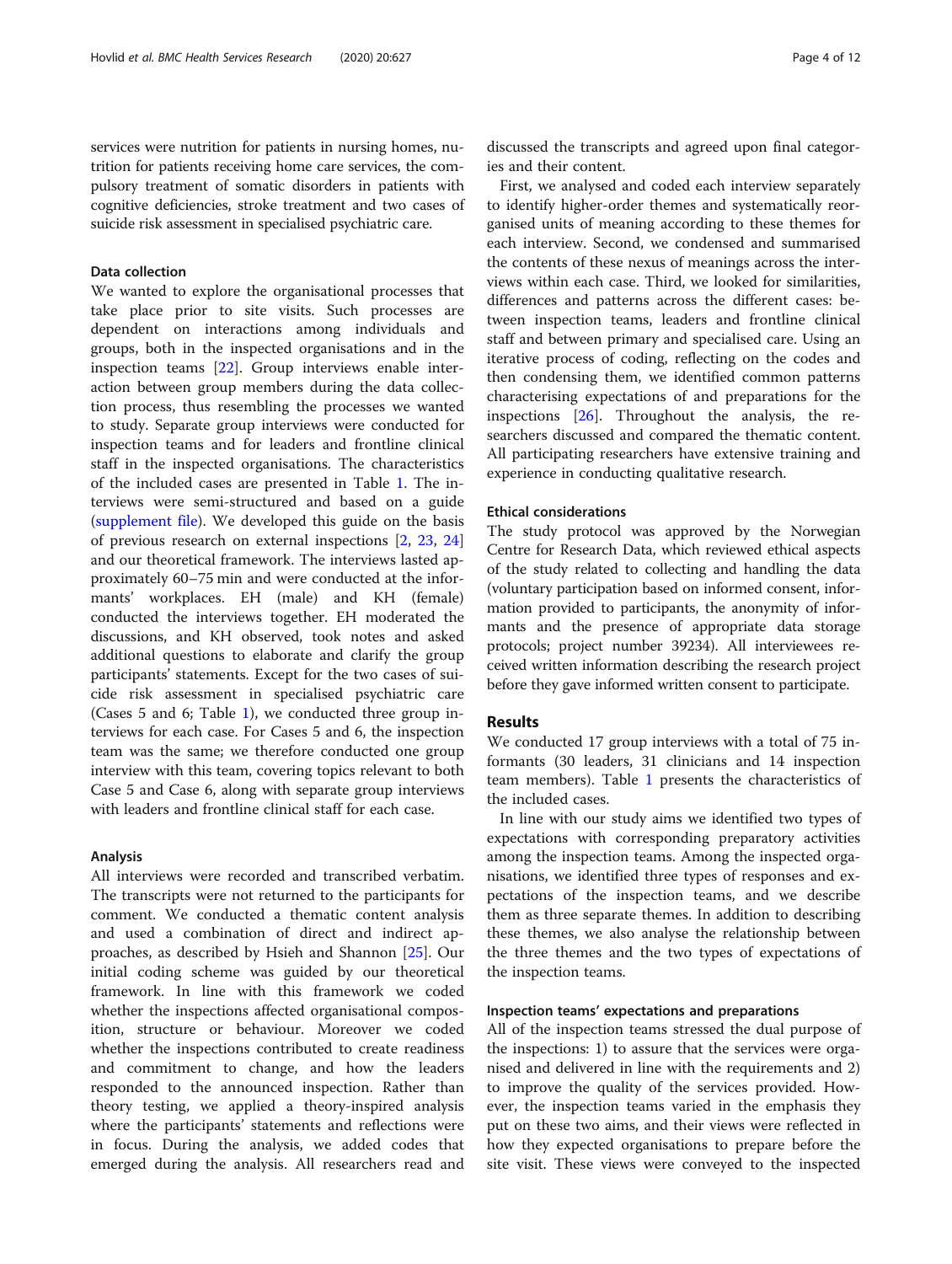## <span id="page-4-0"></span>Table 1 Characteristics of the included cases

| Case<br>number | Setting         | Inspection theme                                                                     | Group<br>$(N =$ number of participants in each<br>group interview) | Participants<br>$(F = female, M = male)$                                                                                                                                                                                                                                     |
|----------------|-----------------|--------------------------------------------------------------------------------------|--------------------------------------------------------------------|------------------------------------------------------------------------------------------------------------------------------------------------------------------------------------------------------------------------------------------------------------------------------|
|                | Primary<br>care | Nutrition for patients in nursing homes                                              | Group 1: inspection team $(N = 2)$                                 | Head of inspection team (F)<br>Nurse (F)                                                                                                                                                                                                                                     |
|                |                 |                                                                                      | Group 2: leaders $(N = 6)$                                         | Head of municipal health<br>affairs (M)<br>Head of department being<br>inspected (F)<br>Head of subsection (M)<br>Head of subsection (F)<br>Head of subsection (F)<br>Head physician (F)                                                                                     |
|                |                 |                                                                                      | Group 3: clinical staff $(N = 6)$                                  | Nurse (F)<br>Nurse (F)<br>Auxiliary nurse (F)<br>Auxiliary nurse (F)<br>Auxiliary nurse (F)<br>Cook (F)                                                                                                                                                                      |
| 2              | Primary<br>care | Nutrition for patients receiving home care services                                  | Group 4: inspection team $(N = 3)$                                 | Head of inspection team (F)<br>Legal advisor (F)<br>Physician (F)                                                                                                                                                                                                            |
|                |                 |                                                                                      | Group 5: leaders ( $N = 4$ )                                       | Head of department being<br>inspected (F)<br>Head of subsection (F)<br>Head of subsection (F)<br>Head of subsection (F)                                                                                                                                                      |
|                |                 |                                                                                      | Group 6: clinical staff $(N = 6)$                                  | Nurse (F)<br>Nurse (F)<br>Nurse (F)<br>Auxiliary nurse (F)<br>Auxiliary nurse (F)<br>Auxiliary nurse (F)                                                                                                                                                                     |
| 3              | Primary<br>care | Compulsory treatment of somatic disorders in patients<br>with cognitive deficiencies | Group 7: inspection team $(N = 3)$                                 | Head of inspection team (F)<br>Legal advisor (F)<br>Physician (F)                                                                                                                                                                                                            |
|                |                 |                                                                                      | Group 8: leaders $(N = 4)$                                         | Municipality leader for<br>health affairs (M)<br>Head of department being<br>inspected (F)<br>Head of subsection (F)<br>Head of subsection (F)                                                                                                                               |
|                |                 |                                                                                      | Group 9: clinical staff ( $N = 5$ )                                | Nurse (F)<br>Auxiliary nurse (F)<br>Auxiliary nurse (F)<br>Auxiliary nurse (F)<br>Physician (M)                                                                                                                                                                              |
| 4              | Hospital        | Stroke treatment                                                                     | Group 10: inspection team $(N = 2)$                                | Head of inspection team (F)<br>Physician (F)                                                                                                                                                                                                                                 |
|                |                 |                                                                                      | Group 11: leaders $(N = 8)$                                        | Head of medical division in<br>hospital (F)<br>Quality advisor for division<br>(F)<br>Head of department being<br>inspected (F)<br>Head of subsection (F)<br>Head of subsection (M)<br>Head of subsection (M)<br>Head physician (F)<br>Quality advisor for<br>subsection (F) |
|                |                 |                                                                                      | Group 12: clinical staff ( $N = 6$ )                               | Nurse (F)<br>Nurse (F)                                                                                                                                                                                                                                                       |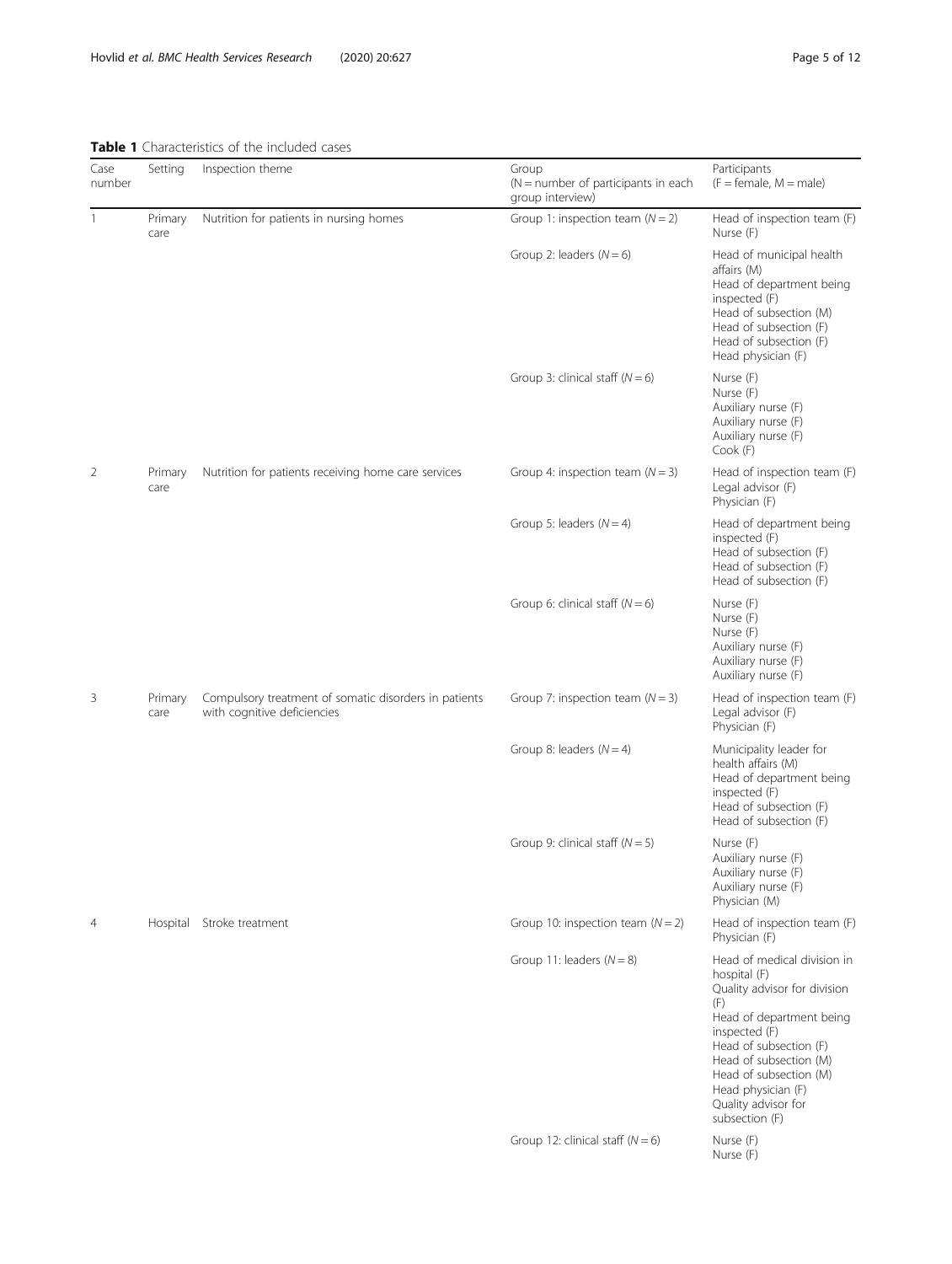| Case<br>number | Setting  | Inspection theme                                           | Group<br>$(N =$ number of participants in each<br>group interview) | Participants<br>$(F = female, M = male)$                                                                                                                                    |
|----------------|----------|------------------------------------------------------------|--------------------------------------------------------------------|-----------------------------------------------------------------------------------------------------------------------------------------------------------------------------|
|                |          |                                                            |                                                                    | Nurse (F)<br>Occupational therapist (F)<br>Physician (M)<br>Physiotherapist (F)                                                                                             |
| 5              | Hospital | Assessment of suicide risk in specialised psychiatric care | Group 13: inspection team $(N = 4)$                                | Head of inspection team (F)<br>Legal advisor (F)<br>Nurse (F)<br>Nurse (F)                                                                                                  |
|                |          |                                                            | Group 14: leaders $(N = 6)$                                        | Head of department being<br>inspected (M)<br>Head of subsection (F)<br>Head of subsection (F)<br>Head of subsection (F)<br>Head of subsection (F)<br>Head of subsection (M) |
|                |          |                                                            | Group 15: clinical staff $(N = 3)$                                 | Nurse (F)<br>Nurse (F)<br>Physician (M)                                                                                                                                     |
| 6              | Hospital | Assessment of suicide risk in specialised psychiatric care | Group 13: inspection team $(N = 4)$                                |                                                                                                                                                                             |
|                |          |                                                            | Group 16: leaders $(N = 2)$                                        | Head of department being<br>inspected (M)<br>Head of subsection (F)                                                                                                         |
|                |          |                                                            | Group 17: clinical staff ( $N = 5$ )                               | Nurse (F)<br>Nurse (M)<br>Physiotherapist (F)<br>Physician (M)<br>Psychologist (M)                                                                                          |

Table 1 Characteristics of the included cases (Continued)

organisations through oral communication prior to the inspection rather than through the standardised letter used to announce the inspections, which focused on practical implications.

Two inspection teams focused primarily on control and quality assurance. The members of these teams emphasised a controlling purpose, seeking to confirm that practices in the inspected organisations followed rules and regulations.

The purpose is to get an overview of how they work in [organisation] with this specific subject. … what doesn't work according to the requirements and why. In my view, this is the main purpose of the inspection. (Inspection team member).

These two inspection teams did not expect the organisations to improve their routines or services prior to the site visit.

I do not expect anything to happen then [after the notification of inspection] because the measures being launched normally don't last long. (Inspection team member).

Members of these teams expected leaders in the inspected organisations to take care of practical issues and to inform other organisational staff members about the practical implications of the upcoming inspection.

[We expect] them to facilitate the conducting of the announced inspection and to inform the staff about the subject of the inspection. (Inspection team member).

The inspection teams that oriented towards control initiated activities addressing the control function when preparing themselves for the site visit. They reviewed the documentation sent by the organisations and assessed whether it was in line with the requirements.

I assess the documentation to verify that it is in accordance with the revision criteria. Does the organisation have this written guideline in place? Yes, no, partly. (Inspection team member).

The other three teams had a more proactive approach, expecting the organisations to review their own practices and instigate measures to improve routines and existing practices, if necessary, prior to the site visit. These inspection teams focused on the learning and empowerment of the organisation; for them, control was not the central purpose of the inspection.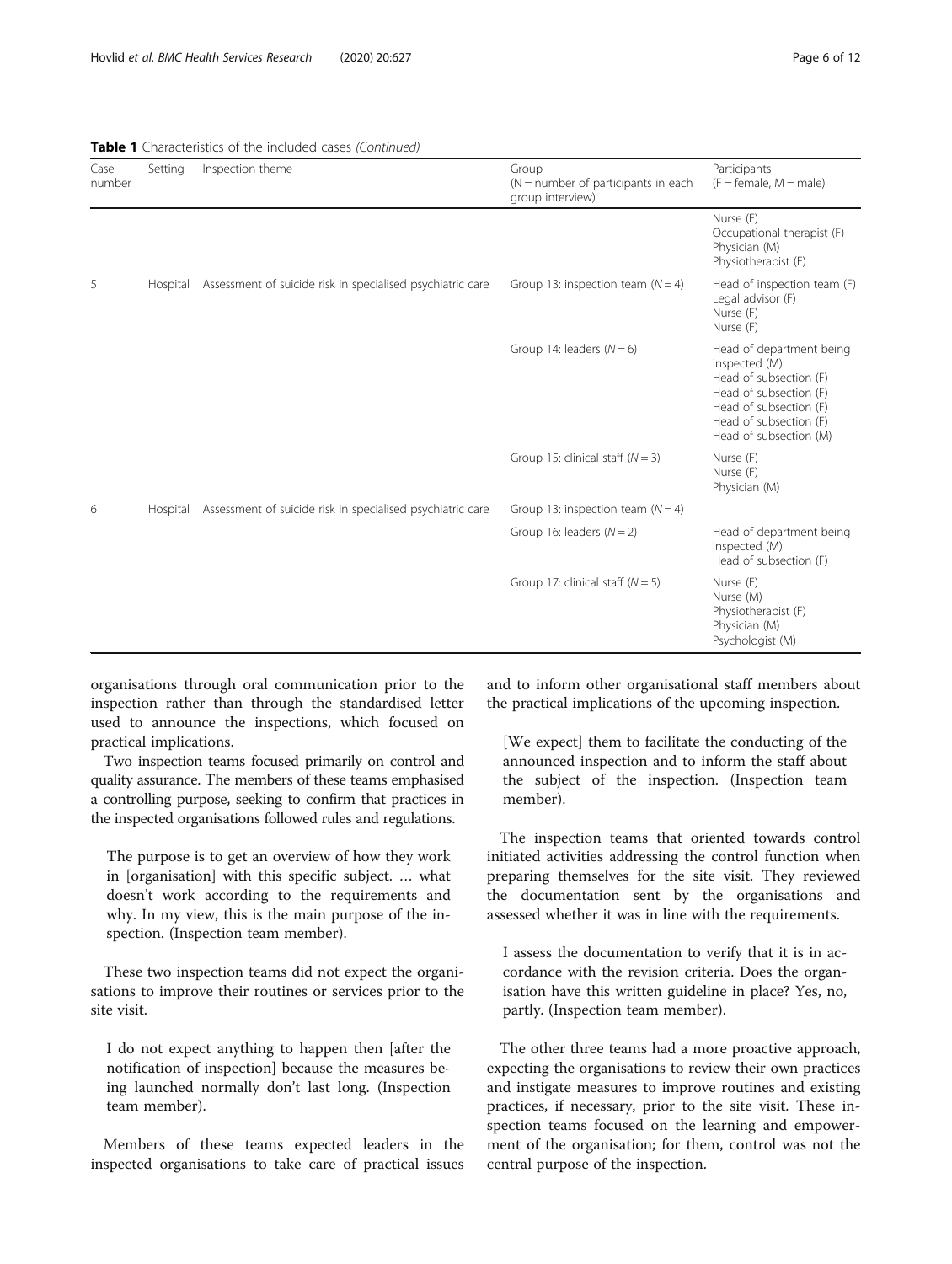After we announce the inspection, I expect the organisation to review their own practice and performance. Yes, I really do—based on our comments. However, measures might be taken or not, but I expect that they at least do a review of their practice. (Inspection team member).

Another inspector made the following comment:

When we announce the inspection, the organisation starts preparing and improving before the site visit. The announcement can be a push for them to start necessary improvement work. (Inspection team member).

The inspection teams that were generally oriented towards improvement also reviewed documentation from the organisations, but the members of these teams were more concerned with establishing an understanding of improvement as a shared aim through their dialogue with the organisations being inspected.

It is really important that the frontline clinical staff understand that we have a shared aim, namely the quality of the services delivered to the patients. … An important part of the inspection is to establish a dialogue with the service provider so that the inspection can contribute to learning and not a feeling of us simply telling them how the service ought to be. (Inspection team member).

## Inspected organisations' preparations and expectations

A common finding across all the inspected organisations was that, when the inspection was announced, the leaders initiated an assessment of their performance in the area of the inspection. The thoroughness of this assessment and the degree of involvement of the rest of the organisation varied. The leader's perception of the quality of care in the inspected area determined how the organisation prepared before the site visit. We identified three typical themes describing how organisations responded after being notified about an upcoming inspection visit (Table 2).

## Theme one: quality is perceived by leaders and frontline clinical staff as adequate

In the first type of response, leaders and frontline clinical staff perceived the quality of care in the inspected area to be adequate, and, accordingly, no measures were initiated to improve care. The theme of the announced inspection coincided with improvement work that was already underway and that involved the entire inspected organisation. One leader stressed that the announced

## Table 2 Three themes of responses to an upcoming inspection

1) Leaders and frontline clinical staff perceived the quality of care in the inspected area to be adequate, and, accordingly, no measures were initiated to improve care.

2) Leaders and frontline clinical staff perceived the quality of care in the inspected area to be inadequate and therefore initiated measures to improve care.

3) Leaders did not involve frontline clinical staff in assessing the quality of care in the inspected area and perceived the quality to be adequate on the basis of a review of written guidelines. Frontline clinical staff perceived the care to be inadequate and in need of improvement. No measures were initiated to improve care.

inspection, in itself, had no impact on their organisational improvement work:

Yes, so one can say that the upcoming inspection is coming as part of a process we have already started. We have worked continuously on this for the last two to three years. (Leader)

The organisation was confident that they were providing adequate quality of care that was in line with the requirements. There was a unanimous perception that the quality of services delivered was good and sound among all types of informants. Because the quality of care was perceived to be adequate, no special measures to improve care prior to the site visit were initiated. This organisation's expectation of the site visit was primarily that it should confirm the good work they were already doing. One leader characterised the importance of external confirmation of an organisation's work as follows:

We should not downplay the effect of confirming that an organisation has done something positive because this increases the motivation to do even more. (Leader)

## Theme two: quality is perceived by leaders and frontline clinical staff as inadequate

In the second type of response, leaders involved the whole organisation in assessing the quality of care in the inspected area. Together, they determined that the quality of care in the area of the forthcoming inspection was inadequate, and measures were initiated to improve this care. A leader described how the whole organisation was involved in this improvement work:

Yes, of course, employees must be informed about this. They are the ones who are out there. They have to know [ … ] It is one thing to facilitate the implementation [of measures]; it is another to run the service and to recognise the goals and the means of how to do this in daily practice. (Leader)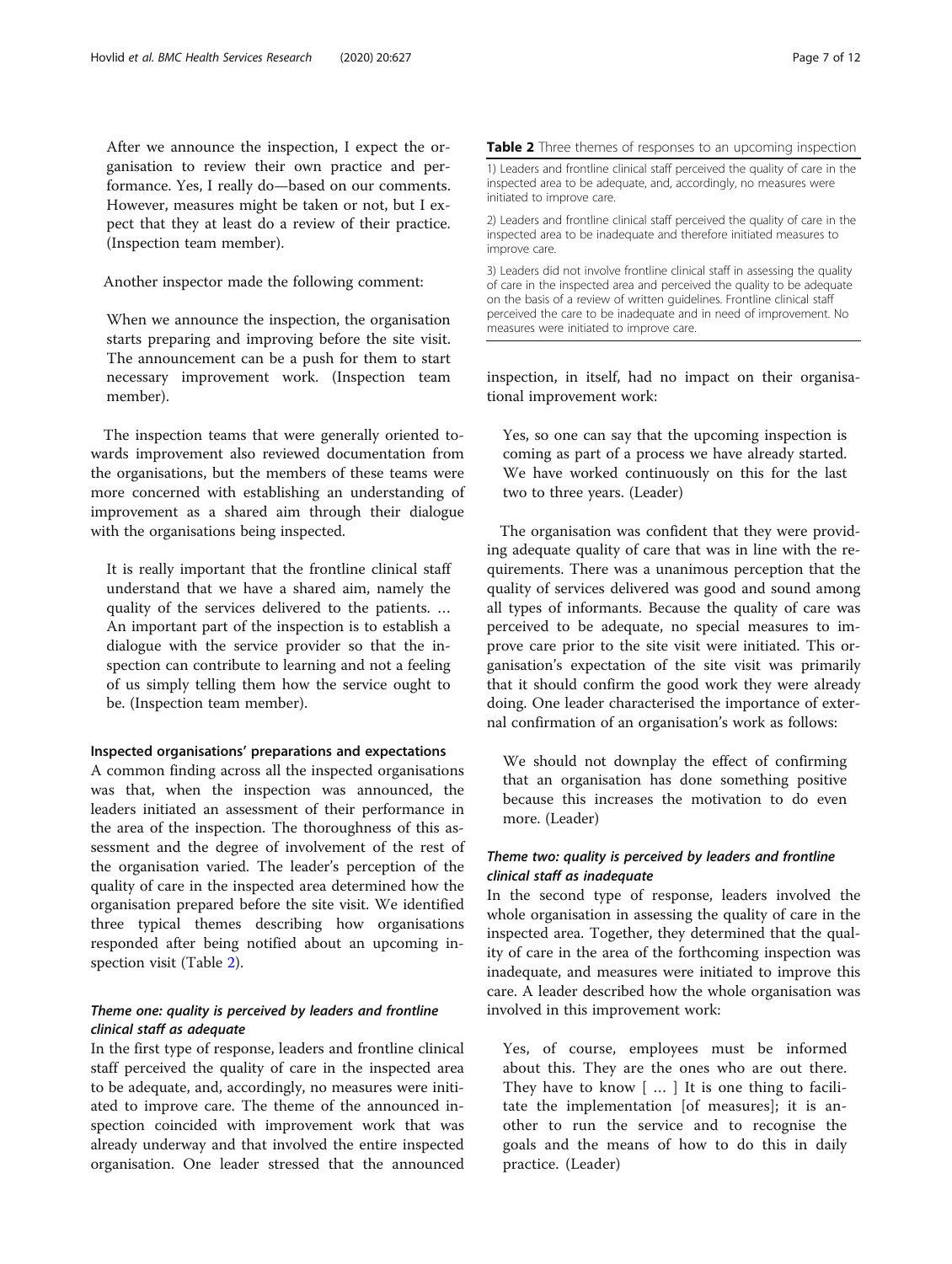When the internal assessment revealed that the quality of care was not in line with the requirements, both leaders and frontline clinical staff agreed that change was necessary. They viewed the upcoming inspection as an opportunity to improve their practices in advance of the inspection.

[The announced inspection] triggered the focus that we [ … ] had to assess our performance. And when you start looking at it, it becomes interesting; you become more curious. And questions arise [ … ] In relation to this, we have to be honest that we didn't have control regarding [our internal routines] when the inspection was announced. (Leader)

These organisations started improving their performance and expected that the inspection team would review their current performance, confirm that the organisation was on the right track when it came to improvement work and provide guidance on further improvements during the forthcoming site visit. The guidance role of the inspectors was highlighted as important:

So I think it's very important that they come and can go through things systematically and give us good advice and guidance on further work. (Frontline clinical staff)

## Theme three: quality is assessed as adequate solely by leaders

In the third type of response, leaders did not involve frontline clinical staff in assessing the quality of care, relying instead on their own assessment mainly based on reviewing written material and guidelines. One leader described how she prepared for the upcoming inspection:

After having been informed about the inspection, we find all the documents we have. (Leader)

These leaders expected that the inspection would confirm that the quality of care was in line with the requirements.

Surely, we hope to be acknowledged for the good work we think we are doing. (Leader)

The frontline clinical staff, who were not involved in preparing for the inspection, held a different view from that of their organisations' leaders regarding the quality of care in the area under inspection. A clinician emphasised how she felt ignored by the management in the process prior to the site visit:

I have a feeling that the leaders think that the quality of care of our services is better than it actually is. It [the inadequate quality of care] has been reported to the management several times. (Frontline clinical staff)

Frontline clinical staff who were not involved in the inspection preparation voiced their frustration in the interviews, pointing to their perception that the management was only concerned with written documentation and not with the actual care delivered to patients. In some cases, tensions between the staff members and the management arose.

Yes, as we see it here, the management is only stressing correct written guidelines. And then I get aggressive because it's the ordinary work in the unit that matters. (Frontline clinical staff)

These frontline clinical staff members expected that the inspection would reveal that the quality of care was inadequate and thus make the leaders realise this fact. They also expected the inspectors to report the actual state of their practices. In the view of these staff members, if the outcome of the inspection were to fail to address the substandard performance, the inspection would also be seen as inadequate.

But we know that it [the quality] is not optimal, so if the outcome is described as brilliant, I think the inspectors have done an inadequate job. (Frontline clinical staff)

## Organisations' expectations of the inspection teams

The inspected organisations had expectations regarding how the inspections should be conducted and especially regarding which competences inspection teams needed to possess to conduct an expedient inspection. In all of the studied cases, the inspected organisation representatives highlighted the need for three types of core competences in the inspection teams: professional knowledge about the particular field being inspected, knowledge about rules and regulation, and knowledge about the organisation and its context.

They [the inspection team] need to know about the rules and regulations that apply. They also need professional health competence and knowledge about the context in which the inspection and service delivery take place. (Leader)

They [the inspection team] need to have health care competence. They should know our field. (Frontline clinical staff)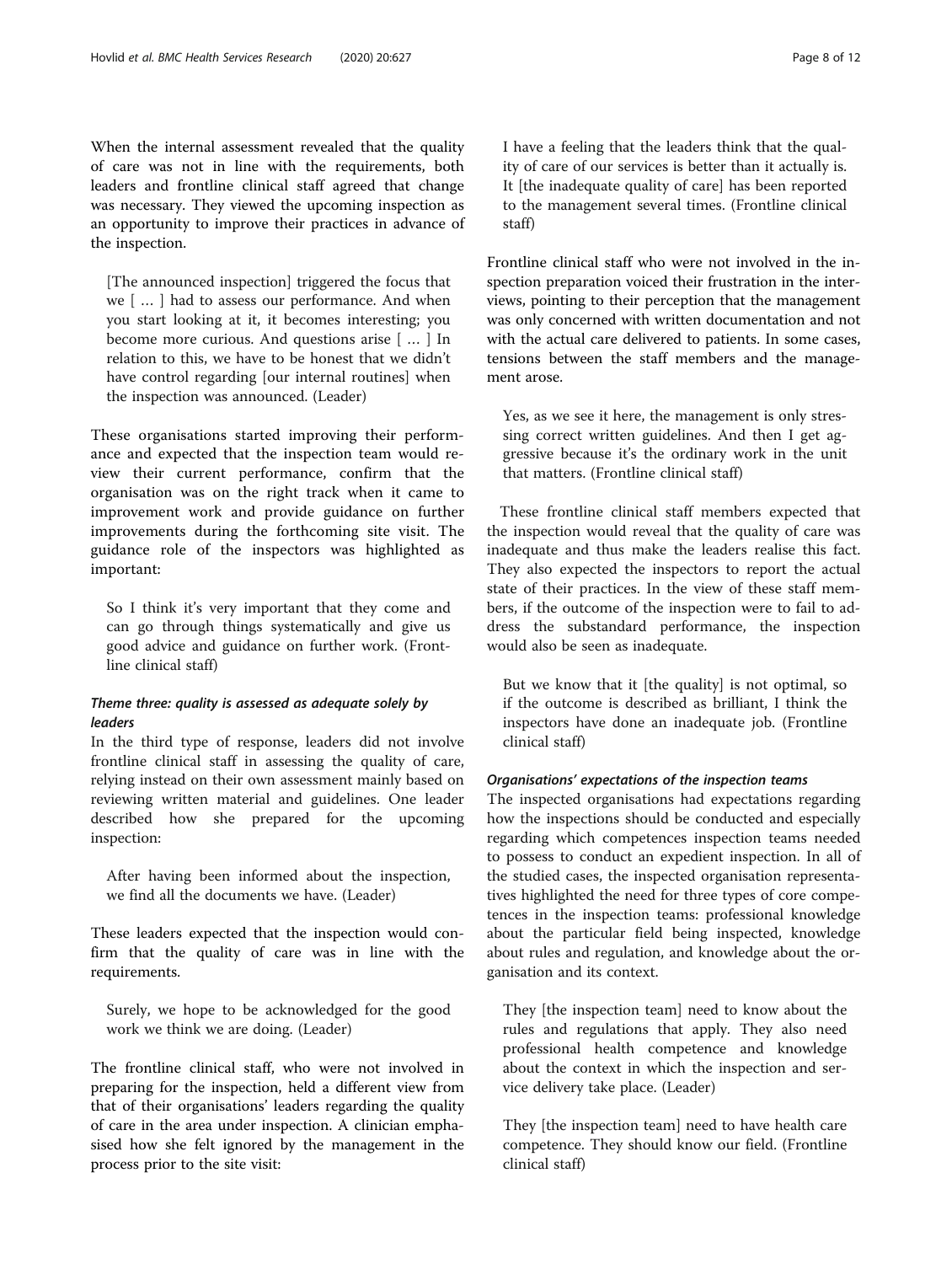Primary care and specialised care organisations differed regarding their expectations regarding the forthcoming inspection. Compared with primary care organisations, specialised care organisations were more concerned about the inspection process being transparent and about the validity and reliability of the conclusions.

There needs to be a standardised procedure [for the inspection] that makes it possible to compare findings. The inspection must be based on a thorough and robust method that produce valid and reliable conclusions so that we can compare the findings with other inspections. (Leader)

Primary health care organisations, in contrast, were more concerned about the communicative and relational skills and competences of the inspectors.

[that] they need to be kind, especially with the staff—to meet them with respect (Leader)

I hope that they have social competence—I mean, that one does not become so frightened that one cannot do anything, that they manage to make us display what we actually can. (Leader)

## Relationship between the inspection team's approach and the organisation's response

Figure 1 shows how the two inspection approaches (control and improvement) relate to how the inspected organisations prepare. In cases where the inspection team put the primary emphasis on a controlling function, few preparations were instigated, whereas more activities

directed at improving practice were initiated in cases where the inspection team's focused was on improvement.

## **Discussion**

## Main findings

Our data indicate that inspection teams' expectations and communication with inspected organisations can influence how the organisations prepare before the site visit.

Organisations in which the leaders involved frontline clinical staff in assessing care delivery were able to gain a better understanding of their current practice and consequently of the need to improve. These organisations tended to initiate action to improve and expected the inspection team to assess the organisation's ongoing improvement work and provide guidance on further improvements. Leaders who did not involve clinicians and instead based their assessments solely on reviewing written guidelines did not initiate action to improve care and expected the inspection team to confirm that their current practices were in line with the guidelines and requirements.

A key factor explaining how the inspection teams and the inspected organisations related to one another is how language was used and which concepts the inspectors drew on prior to the inspection. How the inspectors communicated their mission, intentions and selected outcomes to investigate influenced how the organisations prepared for the visit and whether they initiated internal action for improvement. When inspection teams displayed a controlling intention and communicated expectations that were primarily about adherence to the

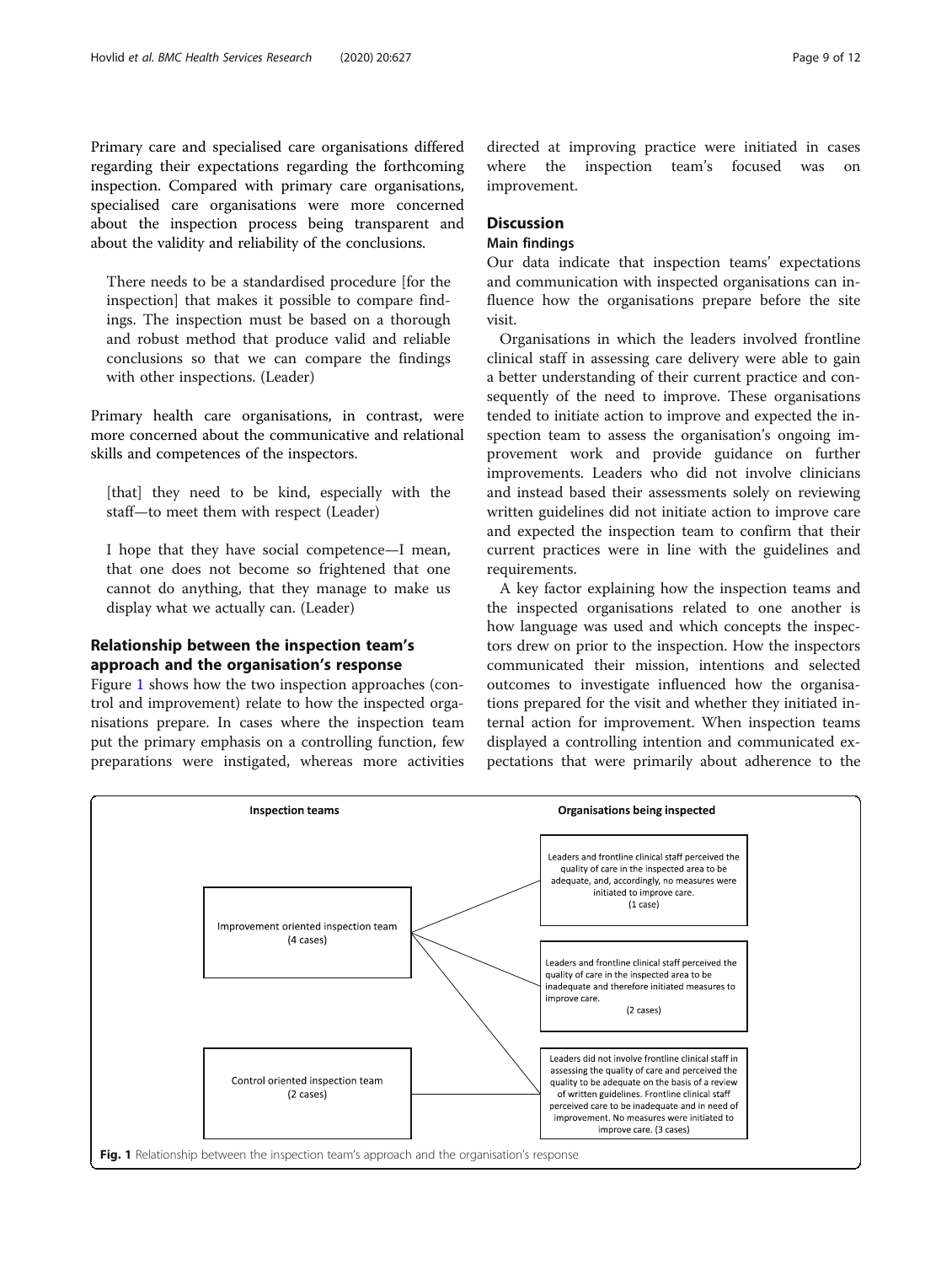rules and regulations, fewer improvement measures were initiated prior to the site visit. In contrast, when expectations regarding the improvement of current practices were communicated using a language of guidance rather than of control, more involvement and engagement were seen among both leaders and staff members in the inspected organisations.

## Comparison with existing literature

Previous research has shown that involving those who are inspected can be a critical factor for implementing change [\[7](#page-10-0)]. Staff involvement in accreditation processes has been shown to be associated with higher quality results [\[27\]](#page-10-0). When an inspection involves only part of the organisation, there is a risk that those who are not involved will not buy into the organisation's potential for change [\[28](#page-10-0)]. We found that the degree of staff involvement in preparing for inspections varied, and few changes were made in clinical care when clinical staff involvement was low.

Leaders can play an important role when it comes to initiating general improvement activities in health organisations [[19\]](#page-10-0). We found that leaders in the inspected organisations were crucial in determining how their organisations prepared for an announced inspection. This finding is in line with previous research indicating that leader engagement during inspections can provide direction to the improvement process and facilitate the involvement of other staff members [[29](#page-11-0), [30](#page-11-0)] and that leader engagement is associated with perceived improvement results [[31](#page-11-0), [32](#page-11-0)].

## Implications

Social factors such as the communication and relationships between inspectors and health professionals can affect the impact of inspections [[7\]](#page-10-0). Our findings shed light on how communication and different expectations regarding site visits might affect inspection outcomes.

We identified variation in inspection teams' emphasis of the control or improvement aspect of the inspections, as well as in inspected organisations' expectations of the outcome of the inspections. Inspection teams need to keep in mind that inspected organisations may have different preconditions for utilising the inspection findings, depending on their preparations and readiness for change.

Organisational readiness for change is considered a critical precursor for implementing change [[12,](#page-10-0) [15](#page-10-0)]. We found that the announcement of an inspection could prompt inspected organisations to assess their own practices and to subsequently initiate improvement measures when they identified substandard practices. Hence, by prompting assessments of clinical practices, inspections contributed to organisations' readiness for change. Inspection teams' communication with the inspected organisations prior to site visits should therefore emphasise the involvement of clinicians and the assessment of actual clinical practice, rather than only written guidelines, to facilitate readiness for change and the improvement of care.

Organisations that expect confirmation of their current practices without having sufficiently reviewed these practices might not be ready for change because they have not identified performance gaps themselves. If the inspection identifies performance gaps in such a setting, the inspection team should take into account that simply making the organisation aware of these gaps might not be sufficient to create readiness for change. Change is dependent on the commitment to actually address the performance gap  $[16]$  $[16]$ . Weiner  $[18]$  $[18]$  argued that the members of an organisation must collectively value change enough to commit to its implementation. It is therefore important that inspection teams communicate and convey inspection findings in a way that contributes to creating acceptance and commitment to change.

## Strengths and limitations

The main strength of our study was that we explored expectations and preparations in an inspection cycle before the site visit, in contrast to most previous research, which has examined these topics only in retrospect. Moreover, we collected and compared data from the perspectives of three different groups: inspection teams, organisation leaders and clinicians. We did not have access to performance data, and we therefore do not know how or to what extent the changes that the inspected organisations made actually affected the delivery of care. Our exploratory case study covered upcoming inspections of six different organisations. Although we used purposive sampling to select a varied set of cases, all of the cases were set in a statutory inspection context.

We included cases from different healthcare settings. The requirements that apply for the types of issues that were addressed in the different inspections do also vary. There are for instance more explicit requirements applying to suicide risk assessment compared to nutrition in a home care setting. These contextual differences can contribute to explain the differences in expectations and response that we have observed in our study. More research is needed to explore these matters further and to explore whether our findings are relevant for different inspection contexts.

## Conclusions

The anticipatory effects of inspections seem to be dependent on leader engagement and the involvement of clinicians in assessments of clinical practice. Inspecting bodies may have differing expectations regarding what inspected organisations should do ahead of a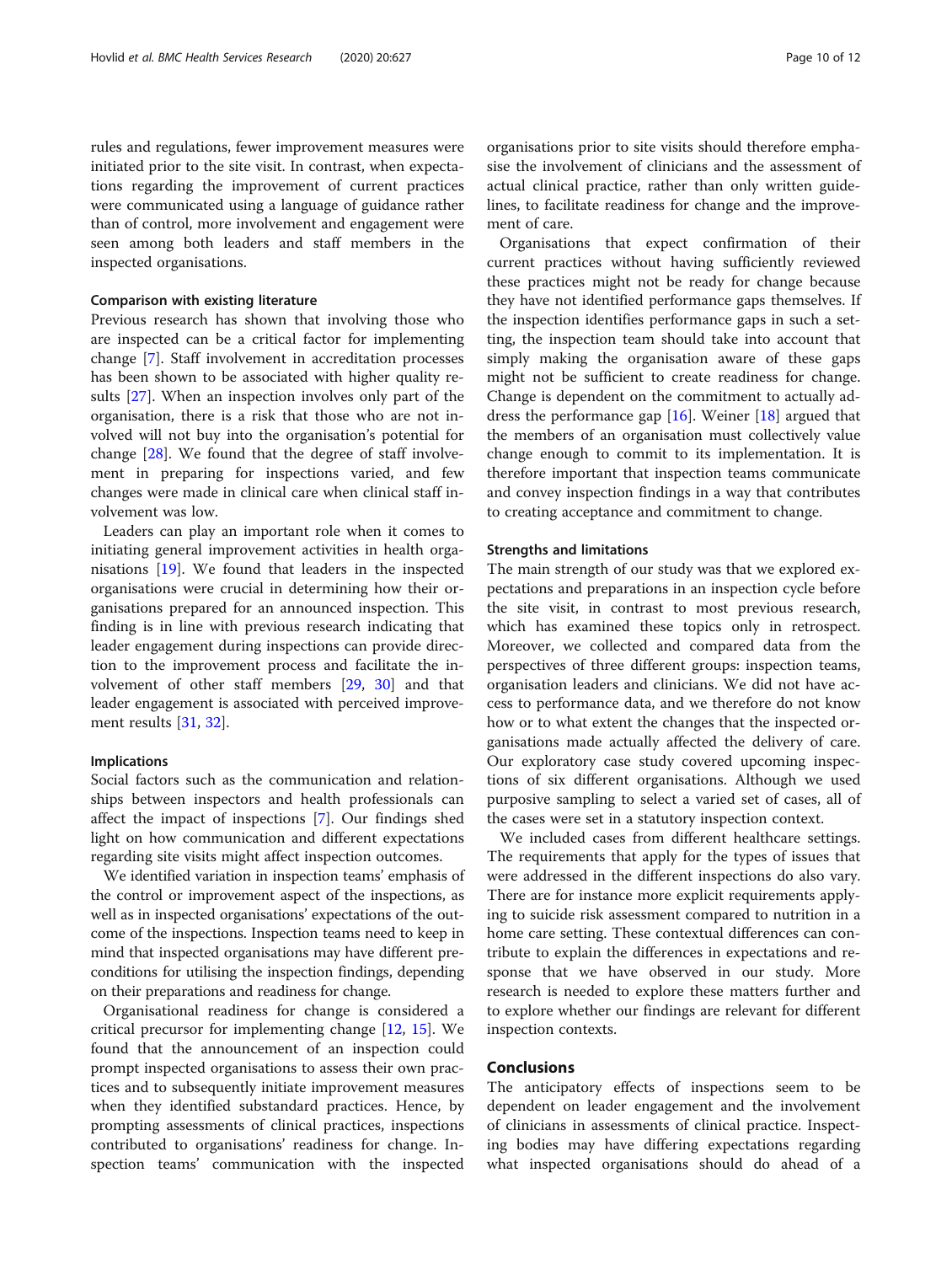<span id="page-10-0"></span>planned site visit. To promote anticipatory effects in inspected organisations, inspecting bodies should stress the importance of assessing clinical practice and involving frontline clinical staff in the assessment of current practice and in improvement work before the site visit. Moreover, it is also important that inspection teams communicate with inspected organisations in a way that contributes to creating acceptance and commitment to change.

## Supplementary information

Supplementary information accompanies this paper at [https://doi.org/10.](https://doi.org/10.1186/s12913-020-05475-0) [1186/s12913-020-05475-0](https://doi.org/10.1186/s12913-020-05475-0).

Additional file 1.

#### Abbreviation

NBHS: Norwegian Board of Health Supervision

#### Acknowledgements

We thank Jennifer Barrett, PhD, from Edanz Group [\(www.edanzediting.com/](http://www.edanzediting.com/ac) [ac](http://www.edanzediting.com/ac)) for editing a draft of this manuscript.

#### Authors' contributions

EH, KH and JF participated in developing the study design. EH and KH conducted the interviews. All authors participated in the analysis of the data. EH and ILT drafted the article. All authors participated in the critical revision of the manuscript's intellectual content. All authors read and approved the final manuscript.

#### Funding

We did not receive any funding for this study.

#### Availability of data and materials

No supplementary data are available.

#### Ethics approval and consent to participate

The study protocol was approved by the Norwegian Centre for Research Data, which reviewed ethical aspects of the study related to collecting and handling the data (voluntary participation based on informed consent, the anonymity of informants and the presence of appropriate data storage protocols). All interviewees participated voluntarily and provided informed written consent.

#### Consent for publication

Not applicable.

#### Competing interests

The authors declare that they have no competing interests.

#### Author details

<sup>1</sup>Department of Social Science, Western Norway University of Applied Sciences, P.O. Box 133, 6851 Sogndal, Norway. <sup>2</sup>Department of Global Public Health and Primary Care, University of Bergen, P.O. Box 7800, 5020 Bergen, Norway. <sup>3</sup>Norwegian Board of Health Supervision, Oslo, Norway.<br><sup>4</sup>Dopartment of Global Bublic Hoalth and Primary Gare, University <sup>4</sup>Department of Global Public Health and Primary Care, University of Bergen, P.O. Box 7800, 5020 Bergen, Norway. <sup>5</sup>Institute of Health and Society, University of Oslo, P.O. Box 1078, 0316 Oslo, Norway.

#### Received: 14 April 2020 Accepted: 28 June 2020 Published online: 08 July 2020

#### References

Shaw C, Groene O, Berger E. External institutional strategies: accreditation, certification, supervision. In: Busse R, Klazinga N, Panteli D, Quentini W, editors. Improving healthcare quality in Europe: characteristics, effectiveness

- 2. Walshe K, Boyd A. Designing regulation: a review. Manchester: The University of Manchester, Manchester Business School; 2007.
- 3. Flodgren G, Goncalves-Bradley DC, Pomey MP. External inspection of compliance with standards for improved healthcare outcomes. CDSR. 2016; 12:Cd008992.
- 4. Shaw CD. External quality mechanisms for health care: summary of the ExPeRT project on visitatie, accreditation, EFQM and ISO assessment in European Union countries. Int J Qual Health Care. 2000;12:169–75.
- 5. Walshe K, Shortell SM. Social regulation of healthcare organizations in the United States: developing a framework for evaluation. Health Serv Manag Res. 2004;17:79–99.
- 6. Brubakk K, Vist GE, Bukholm G, Barach P, Tjomsland O. A systematic review of hospital accreditation: the challenges of measuring complex intervention effects. BMC Health Serv Res. 2015;15:280.
- 7. Smithson R, Richardson E, Roberts J, Walshe K, Wenzel L, Robertson R, Boyd A, Allen T, Proudlove N. Impact of the care quality commission on provider performance: room for improvement? London: The King's Fund; 2018.
- 8. ISO. ISO/IEC TS 17022:2012. Conformity assessment—requirements and recommendations for content of a third-party audit report on management systems. Geneva: International Organization for Standardization; 2012.
- 9. Norwegian Board of Health Supervision. Prosedyre for tilsyn utført som systemrevisjon. Oslo: Norwegian Board of Health Supervision; 2012.
- 10. Malterud K. Qualitative research: standards, challenges, and guidelines. Lancet. 2001;358:483–8.
- 11. Bengoa R, Kawar R, Key P, Leatherman S, Massoud R, Saturno P. Quality of care: a process for making strategic choices in health systems. Geneva: World Health Organization; 2006.
- 12. Weiner BJ, Amick H, Lee SY. Conceptualization and measurement of organizational readiness for change: a review of the literature in health services research and other fields. Med Care Res Rev. 2008;65:379–436.
- 13. Grant D, Marshak RJ. Toward a discourse-centered understanding of organizational change. J Appl Behav Sci. 2011;47:204–35.
- 14. Kotter JP. Leading change. Boston: Harvard Business School Press; 1996.
- 15. Holt DT, Helfrich CD, Hall CG, Weiner BJ. Are you ready? How health professionals can comprehensively conceptualize readiness for change. J Gen Intern Med. 2010;25(Suppl 1):50–5.
- 16. Holt DT, Vardaman JM. Toward a comprehensive understanding of readiness for change: the case for an expanded conceptualization. J Chang Manag. 2013;13:9–18.
- 17. Gondo M, Patterson KDW, Palacios ST. Mindfulness and the development of a readiness for change. J Chang Manag. 2013;13:36–51.
- 18. Weiner BJ. A theory of organizational readiness for change. Implement Sci. 2009;4:67.
- 19. Ovretveit J. Improvement leaders: what do they and should they do? A summary of a review of research. Qual Saf Health Care. 2010;19:490–2.
- 20. Frich JC, Brewster AL, Cherlin EJ, Bradley EH, Leadership development programs for physicians: a systematic review. J Gen Intern Med. 2015;30: 656–74.
- 21. Miles BM, Huberman MA. Qualitative data analysis: an expanded sourcebook. London: SAGE Publications; 1994.
- 22. Weick KE, Quinn RE. Organizational change and development. Annu Rev Psychol. 1999;50:361–86.
- 23. Walshe K, Phipps D. Developing a strategic framework to guide the care quality Commission's programme of evaluation. Mancheseter: University of Manchester, Manchester Business School; 2013.
- 24. Benson LA, Boyd A, Walshe K. Learning from regulatory interventions in healthcare: the Commission for Health Improvement and its clinical governance review process. Clin Govern Int. 2006;11:213–24.
- 25. Hsieh HF, Shannon SE. Three approaches to qualitative content analysis. Qual Health Res. 2005;15:1277–88.
- 26. Creswell JW. Qualitative inquiry & research design: choosing among five approaches. Thousand Oaks: Sage Publications; 2007.
- 27. El-Jardali F, Hemadeh R, Jaafar M, Sagherian L, El-Skaff R, Mdeihly R, Jamal D, Ataya N. The impact of accreditation of primary healthcare centers: successes, challenges and policy implications as perceived by healthcare providers and directors in Lebanon. BMC Health Serv Res. 2014;14:86.
- 28. OPM Evaluation Team. Evaluation of the Healthcare Commission's Healthcare Associated Infections Inspection Programme. London: OPM; 2009.